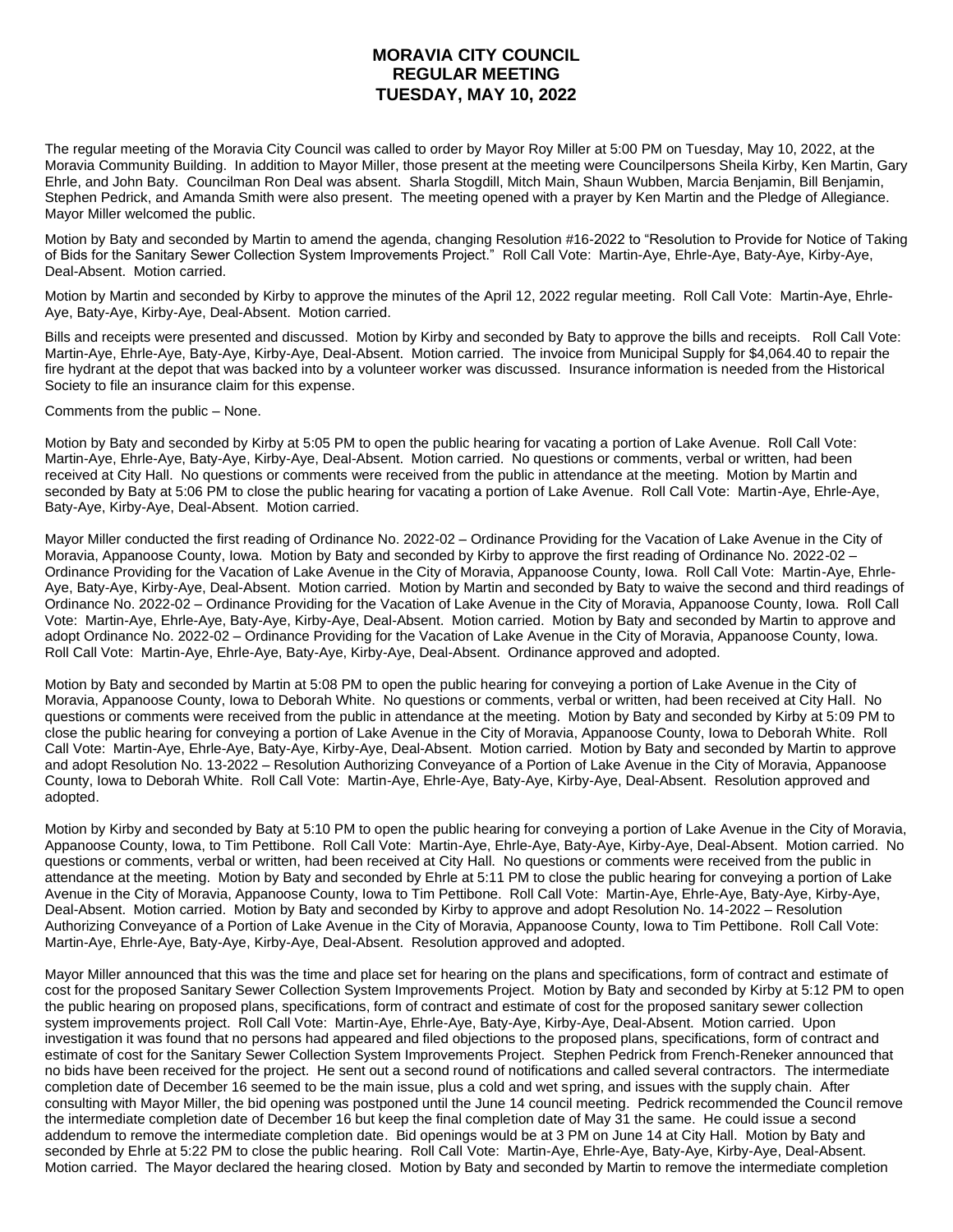Moravia City Council Regular Meeting – May 10, 2022 Page 2

date of December 16 and leave the final completion date as May 31. Roll Call Vote: Martin-Aye, Ehrle-Aye, Baty-Aye, Kirby-Aye, Deal-Absent. Motion carried. Councilman Baty introduced the following resolution and moved for its adoption, seconded by Councilwoman Kirby: Resolution No. 15-2022 – Resolution finally approving and confirming plans, specifications, form of contract and estimate of cost for the sanitary sewer collection system improvements project. After due consideration thereof by the City Council, the Mayor put the question upon the motion and the roll being called, the following named Council members voted: Martin-Aye, Ehrle-Aye, Baty-Aye, Kirby-Aye, Deal-Absent. Whereupon, the Mayor declared the said motion duly carried and the resolution adopted.

Consideration of Bids for the Sanitary Sewer Collection System Improvement Project – No bids received.

Motion by Kirby and seconded by Ehrle to approve and adopt Resolution No. 16-2022 – Resolution to Provide for Notice of Taking of Bids for the Sanitary Sewer Collection System Improvements Project. Roll Call Vote: Martin-Aye, Ehrle-Aye, Baty-Aye, Kirby-Aye, Deal-Absent. Resolution approved and adopted.

Sewer Lining Project/Lagoon Upgrade – No more discussion.

Department Reports were given:

Fire – Fire Chief Paul Simpson was not in attendance at the meeting. The department reported 13 calls in April.

Library – Amanda Smith from the Library Board noted the Library Board will continue to meet at the Library for their meetings, after a discussion of a possible venue change. There were 188 items donated to the library in April. State Library District Consultant Becky Heil will be in Moravia to conduct new trustee orientation on June 9. Trustees will be studying the Enrich Iowa State Aid program to become familiar with the different tier levels and accreditation. An issue with paperwork in January could cause the library's tier status to change, however, work is being done to try to keep the tier status the same. Board Trustee Sally Martin suggested the library provide homework help to students every Wednesday starting next Fall from 2:30 PM to 4:00 PM, since this is an early dismissal day from school. Sally has volunteered to be the teacher in attendance to assist the students with their schoolwork.

Cemetery – The ruts in the cemetery have been repaired and gravel will be added to the road. Gravel and fabric will be ordered this month for the new road in the new section. Concrete pad for columbarium will be poured in June.

Parks – Councilwoman Kirby reported the Clover Kids 4-H group would like to plant a tree on city property. She suggested planting it at Trussell Park close to the playground equipment. Council agreed by consensus, noting One Call would have to be called as there are high voltage lines in that area. The location of a new light pole at Trussell Park was discussed. Windstream will donate the pole and set it. The new barbecue grills at the park have already been used and good comments have been received. The city will be ordering a new swing for the park on the square to replace a previous swing.

Streets – City crew has been patching streets. Complaints have been made about speeders on Frontage Road.

Water – Delinquent accounts were reviewed. Forty-eight delinquent letters were sent out to residents and one customer had water shut off for non-payment in May. The sewer was dug up and capped on April 26 at the city's expense for Account 161. Motion by Baty and seconded by Kirby to file a tax lien for \$124.80 for Account 161. Roll Call Vote: Martin-Aye, Ehrle-Aye, Baty-Aye, Kirby-Aye, Deal-Absent. Motion carried. Motion by Baty and seconded by Kirby to write off Account 161 for \$445.81. Roll Call Vote: Martin-Aye, Ehrle-Aye, Baty-Aye, Kirby-Aye, Deal-Absent. Motion carried. Mitch Main reported the free chlorine was done May 9, so hydrants will be flushed this week.

## Sewer – Previously discussed.

Updates were discussed on nuisance properties and junk vehicles. Councilwoman Kirby noted various single-wide trailers in town that are not inhabited and also some empty lots. The Ultra 7 group is looking for properties to build on. Councilman Ehrle will give Councilwoman Kirby their telephone number to contact. Councilman Ehrle noted no correspondence or movement has been done on the medical clinic on the empty lot next to City Hall. If that is not going to take place, the Ultra 7 group may be interested in using for a business, but the medical clinic would be priority.

City Staff – Clerk Sharla Stogdill reported issues with printing on the new water/sewer bill postcard have been resolved and the first mailing took place in May. More cards will be ordered. Consumer confidence report will be issued. Financial reports were reviewed with the council, including looking at the amounts left in the budget for each department that would need to be spent by June 30. Mitch Main reported the bathroom doors at Trussell Park have been repaired. If that doesn't work, doors will be changed to open outward. Light is helping with vandalism. Major spots in town have been filled with cold patch. He completed water and sewer reports for the DNR. Shaun Wubben reported the mowing has been held up with the large amounts of rain received. The flag at Hillcrest Cemetery is down because the rope is broken, but it will be replaced. He reported putting down rock at Hillcrest Cemetery. The community work day with the school kids was very successful. They helped him put mulch around the new trees at the cemetery.

Resident Complaints – Councilwoman Kirby reported tube and drainage issues at 301 South Dewey. City crew will check on it. The grade by 207 North East Street needs cleaned up.